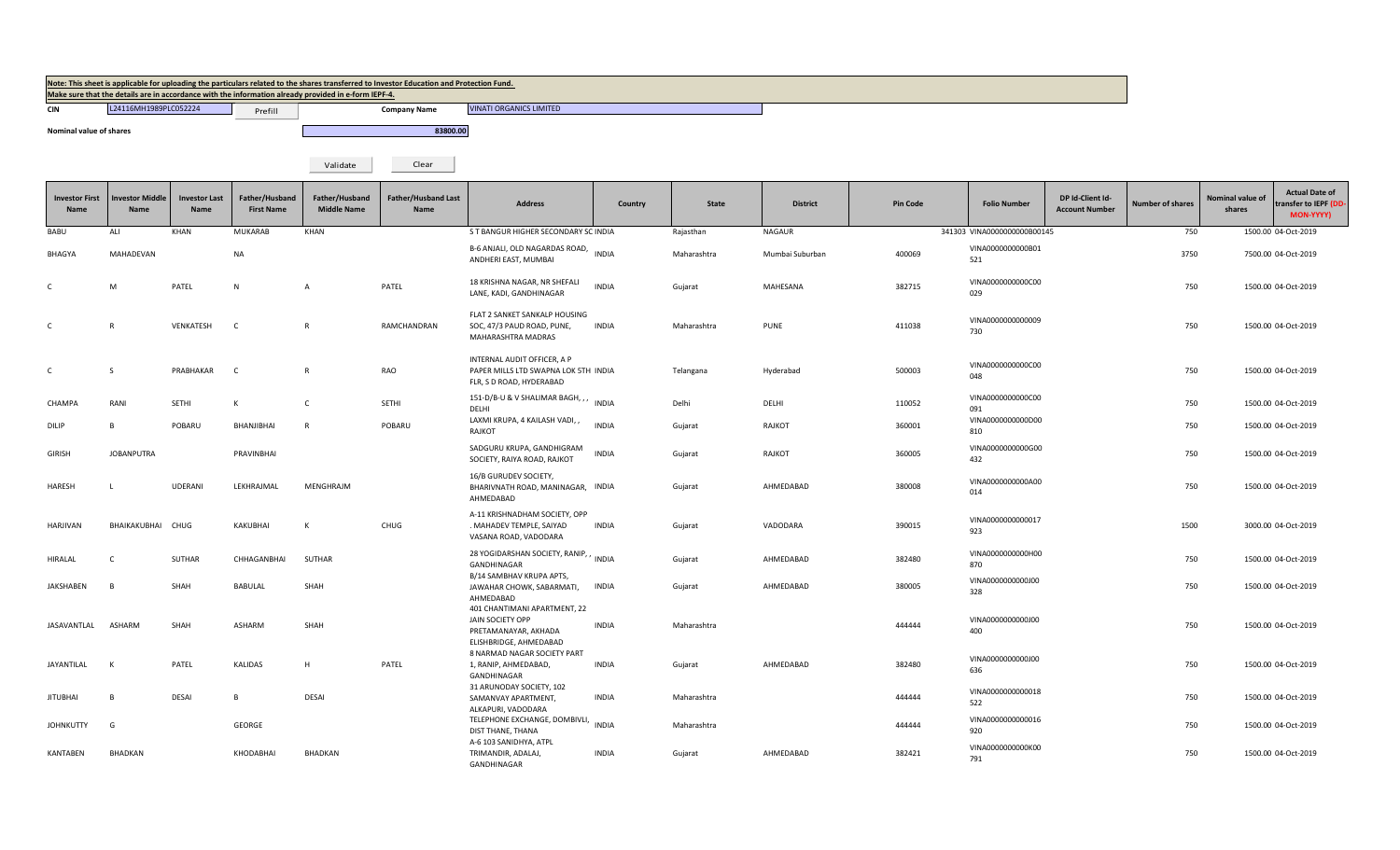| KHYATI                   | MODI           |                  | <b>JAYANT</b>    | <b>MODI</b>   |         | 12 KAILASH PRAKASH, PLOT NO.<br>223, 50 FEAT ROAD NEAR ODEON<br>CINEMA, GHATKOPAR, MUMBAI           | <b>INDIA</b> | Maharashtra    | Mumbai Suburban | 400077 | VINA00000000000K01<br>268 | 750  | 1500.00 04-Oct-2019 |
|--------------------------|----------------|------------------|------------------|---------------|---------|-----------------------------------------------------------------------------------------------------|--------------|----------------|-----------------|--------|---------------------------|------|---------------------|
| KIRAN                    | DEVI           | DHOOT            | BANSIDHAR        | $\mathbf{J}$  | DHOOT   | C/O TIRUPATI TEXTILE TRADERS, 59<br>M T CLOTH MARKET, INDORE,<br><b>INDORE</b>                      | <b>INDIA</b> | Madhya Pradesh | <b>INDORE</b>   | 452002 | VINA0000000000K01<br>301  | 750  | 1500.00 04-Oct-2019 |
| MALA                     | <b>KATARIA</b> |                  | P                | $\mathsf{R}$  | KATARIA | C/O S C MANCHANDA, THE<br>FEDERAL BANK LTD 3/4 JAORA<br>COM, INDORE, INDORE                         | <b>INDIA</b> | Madhya Pradesh | <b>INDORE</b>   | 452001 | VINA0000000000M0<br>0736  | 750  | 1500.00 04-Oct-2019 |
| MELWYN                   | BRAGANZA       |                  | <b>ROSARIO</b>   |               |         | 38-40 MEENA MANSION, 4TH<br>MARINE STREET, DHOBITALAO,<br>MUMBAI                                    | <b>INDIA</b> | Maharashtra    | Mumbai City     | 400002 | VINA0000000000019<br>381  | 750  | 1500.00 04-Oct-2019 |
| MIR                      | SARWAR         | ALI              | MIR              | KHAJA         | ALI     | BANK OF INDIA, BOMBAY NRI<br>BRANCH, 2ND FLOOR, MITTAL<br>TOWER, 'C' WING, NARIMAN<br>POINT, MUMBAI | <b>INDIA</b> | Maharashtra    | Mumbai City     | 400021 | VINA0000000000015<br>489  | 500  | 1000.00 04-Oct-2019 |
| NAROTAMDAS PANCHAL       |                |                  | NAINCHAND        | PANCHAL       |         | 14/13 JAWAHAR NAGAR, S V ROAD, INDIA<br>GOREGAON WEST, MUMBAI                                       |              | Maharashtra    | Mumbai Suburban | 400062 | VINA0000000000N00<br>505  | 750  | 1500.00 04-Oct-2019 |
| NARVEER                  | <b>KAUR</b>    | <b>MONGA</b>     | <b>GURUCHARN</b> |               |         | M-161-KHATIWALA JANK, SARGAM<br>APARTMENT, FLAT NO-11, INDORE, INDIA<br><b>INDORE</b>               |              | Madhya Pradesh | <b>INDORE</b>   | 452001 | VINA0000000000003<br>607  | 750  | 1500.00 04-Oct-2019 |
| <b>NARVIR</b>            | KOUR           |                  | <b>NA</b>        |               |         | M-161 KHATIWALA TANK, SARGAM<br>APT, FLAT NO 11, INDORE, INDORE                                     | <b>INDIA</b> | Madhya Pradesh | <b>INDORE</b>   | 452001 | VINA0000000000006<br>296  | 750  | 1500.00 04-Oct-2019 |
| <b>NITA</b>              | SENGUPTA       |                  | SHOMNATH         | SENGUPTA      |         | SDE E MAITHON HYDEL DVC,<br>MAITHON DT DHANBAD, BIHAR,<br>DHANBAD                                   | <b>INDIA</b> | Jharkhand      | DHANBAD         | 828207 | VINA0000000000N01<br>370  | 750  | 1500.00 04-Oct-2019 |
| PARASHURAM MISHRA        |                |                  | ABHIMANYU        | <b>MISHRA</b> |         | NAI BAZAR PATWA TOLI LANE,<br>MUZAFFARPUR, BIHAR,<br>MUZAFFARPUR                                    | <b>INDIA</b> | Bihar          | MUZAFFARPUR     | 842001 | VINA0000000000P00<br>384  | 750  | 1500.00 04-Oct-2019 |
| PRAVINCHANDR<br>$\Delta$ | CHAUHAN        |                  | RAMJIBHAI        |               |         | 10/219 G R TOWNSHIP, JAWAHAR<br>NAGAR, BARODA, VADODARA                                             | <b>INDIA</b> | Gujarat        | VADODARA        | 391320 | VINA0000000000017<br>805  | 750  | 1500.00 04-Oct-2019 |
| PRAVINCHANDR             |                | CHAUHAN          | RAMJIBHAI        |               |         | 10/219 G.R.TOWNSHIP, JAWAHAR<br>NAGAR, BARODA, VADODARA                                             | <b>INDIA</b> | Gujarat        | VADODARA        | 391320 | VINA0000000000017<br>745  | 2250 | 4500.00 04-Oct-2019 |
| RAJENDRA                 | <b>KUMAR</b>   | SINGI            | SATYA            |               |         | TIRUPATI TEXTILE TRADERS, 59 M T<br>CLOTH MARKET, INDORE, INDORE                                    | INDIA        | Madhya Pradesh | <b>INDORE</b>   | 452002 | VINA0000000000004<br>417  | 750  | 1500.00 04-Oct-2019 |
| SHIPA                    | RAJYAGURU      |                  | HASMUKHARAY      |               |         | C/O SHARDA N SHUKLA, MIRA 1238<br>B/7 POOJA TENAMENTS S SOC,<br>AMBAWADI, BHAVNAGAR                 | <b>INDIA</b> | Gujarat        | BHAVNAGAR       | 364001 | VINA0000000000502<br>391  | 750  | 1500.00 04-Oct-2019 |
| SHIVA                    | <b>NANDAN</b>  | PRASAD SINGH RAM |                  | SEWAK         | SINGH   | QR NO 2209 SECTOR IV D, BOKARO<br>STEEL CITY, DIST BOKARO,<br>DHANBAD                               | <b>INDIA</b> | Jharkhand      | <b>BOKARO</b>   | 827004 | VINA0000000000502<br>462  | 750  | 1500.00 04-Oct-2019 |
| SHIVJI                   | $\overline{A}$ | <b>KESARIA</b>   | ANANDJI          |               |         | A3-29-SHANTI NIKETAN CO-OP.<br>HSG. SOCIETY, L.B.S. MARG,,<br>GHATKOPAR (W), MUMBAI                 | <b>INDIA</b> | Maharashtra    | Mumbai Suburban | 400086 | VINA0000000000014<br>667  | 2250 | 4500.00 04-Oct-2019 |
| SHIVJI                   | ANANDJI        | <b>KESARIA</b>   | ANANDJI          |               |         | A-3/29 SHANTINIKETAN, L.B.S<br>MARG, NR:SREYAS CINEMAWEST,<br>GHATKPOR(W)                           | <b>INDIA</b> | Maharashtra    | Mumbai Suburban | 400081 | VINA0000000000018<br>584  | 1500 | 3000.00 04-Oct-2019 |
| SHUBHANGI                | P              | GAWASKAR         | NA               |               |         | NIRMAL BUILDING, 2ND FLOOR<br>NARIMAN POINT, MUMBAI<br>GIRIRAJ HSG. COMPLEX, BLDG. O,               | <b>INDIA</b> | Maharashtra    | Mumbai City     | 400021 | VINA0000000000S04<br>394  | 3750 | 7500.00 04-Oct-2019 |
| <b>SMITA</b>             | BAGEWADI       |                  | NA               |               |         | HG. NO.8 CHINCHWAD, BIJAJI<br>NAGAR, PUNE                                                           | INDIA        | Maharashtra    | Pune            | 411001 | VINA0000000000016<br>176  | 750  | 1500.00 04-Oct-2019 |
| SURENDRA                 | DEVINENI       |                  | D                | NAGENDRA      | RAO     | 42 3RD CROSS STREET, M K B<br>NAGAR, MADRAS, MADRAS                                                 | <b>INDIA</b> | Tamil Nadu     | CHENNAI         | 600039 | VINA0000000000503<br>846  | 750  | 1500.00 04-Oct-2019 |
|                          |                |                  |                  |               |         | JHON FELLOMEENA CHAWL NO.1,                                                                         |              |                |                 |        |                           |      |                     |